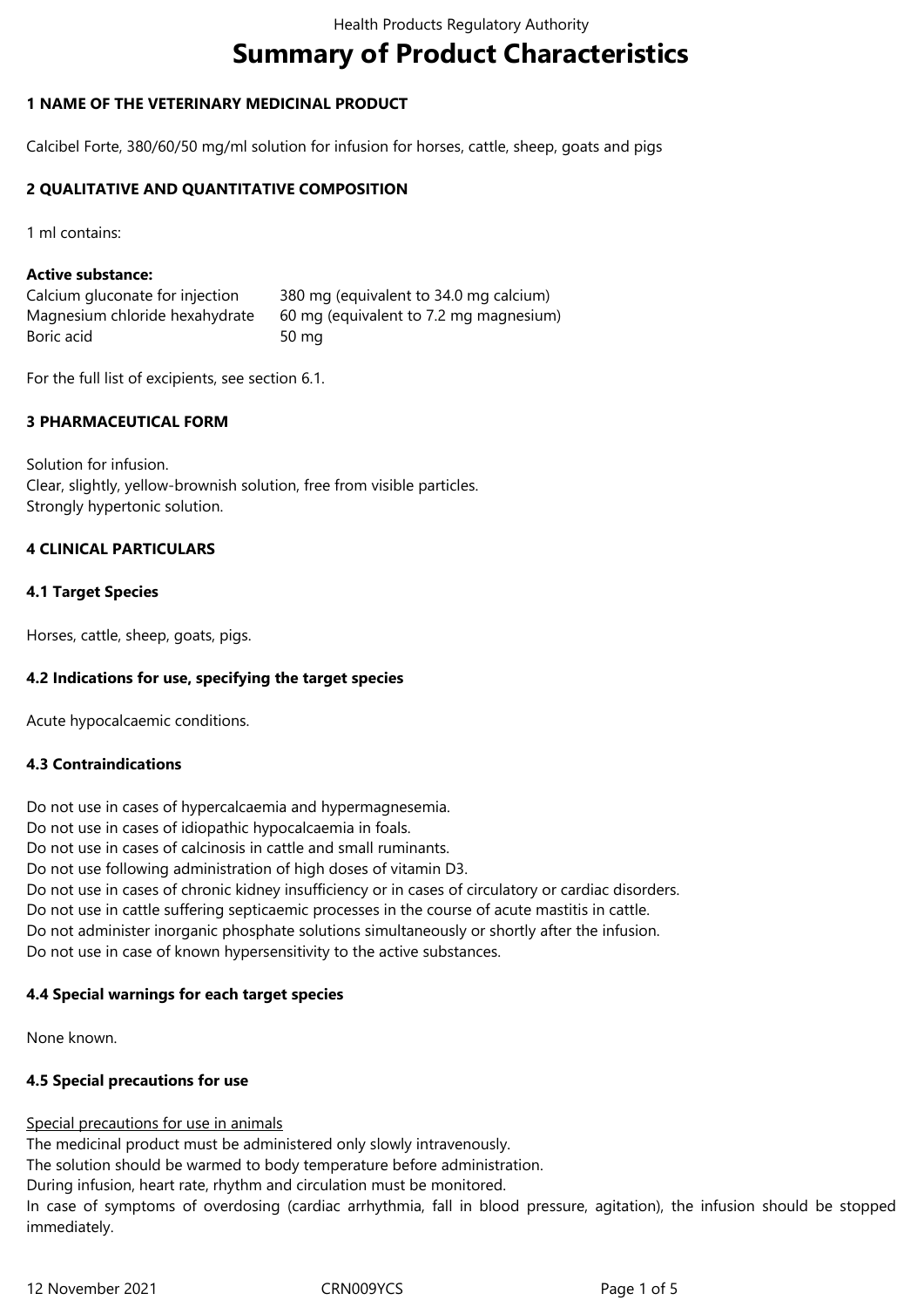Special precautions to be taken by the person administering the veterinary medicinal product to animals

Care should be taken to avoid accidental self-injection as this may cause irritation at site of injection. In case of accidental self-injection, seek medical advice immediately and show the label to the physician.

This veterinary medicinal product contains boric acid, and should not be administered by pregnant women and users trying to conceive.

# **4.6 Adverse reactions (frequency and seriousness)**

Transient hypercalcaemia with the following symptoms has been reported very rarely in spontaneous reports:

- initial bradycardia,
- restlessness, muscle tremor, hypersalivation,
- increase in respiratory rate.

An increase of heart rate following an initial bradycardia may indicate overdose. In this case, stop the infusion immediately. Delayed undesirable effects may appear in form of disturbances of the general state of health and symptoms of hypercalcaemia up to  $6 - 10$  hours after administration and must not be diagnosed as recurring hypocalcaemia.

The frequency of adverse reactions is defined using the following convention:

- Very common (more than 1 in 10 animals treated displaying adverse reaction(s))
- Common (more than 1 but less than 10 animals in 100 animals treated)
- Uncommon (more than 1 but less than 10 animals in 1,000 animals treated)
- Rare (more than 1 but less than 10 animals in 10,000 animals treated)
- Very rare (less than 1 animal in 10,000 animals treated, including isolated reports).

# **4.7 Use during pregnancy, lactation or lay**

The safety of the product has not been established during pregnancy. Use only according to the benefit/risk assessment by the responsible veterinarian.

# **4.8 Interaction with other medicinal products and other forms of interactions**

Calcium increases the efficacy of cardiac glycosides.

Calcium increases the cardiac effects of β-adrenergic drugs and methylxanthines. Glucocorticoids increase the renal excretion of calcium by vitamin D antagonism.

# **4.9 Amounts to be administered and administration route**

For slow intravenous infusion *Cattle:*  Acute hypocalcaemic conditions: 20-30 ml of this product per 50 kg body weight (equivalent to 0.34 – 0.51 mmol  $Ca^{2+}$  and 0.12 – 0.18 mmol Mg<sup>2+</sup> per kg body weight).

# *Horse, calf, sheep, goat, pig:*

15-20 ml of this product per 50 kg body weight (equivalent to  $0.26 - 0.34$  mmol Ca<sup>2+</sup> and  $0.09 - 0.12$  mmol Mg<sup>2+</sup> per kg body weight).

Infusion in horses should not exceed a rate of 4-8 mg/kg/h calcium (equivalent to 0.12-0.24 ml/kg/h of this product). It is recommended to dilute the required dose of this product 1:4 with isotonic saline or dextrose and to infuse over at least two hours.

The intravenous infusion must be executed slowly over a period of 20-30 minutes.

Dosage instructions above serve as guidance, but must be adapted to the existing individual deficit and condition of the circulatory system.

After a minimum of 6 hours after treatment, a second treatment may be administered. Additional treatments every 24 hours can be administered if persisting symptoms are clearly related to due to hypocalcaemia.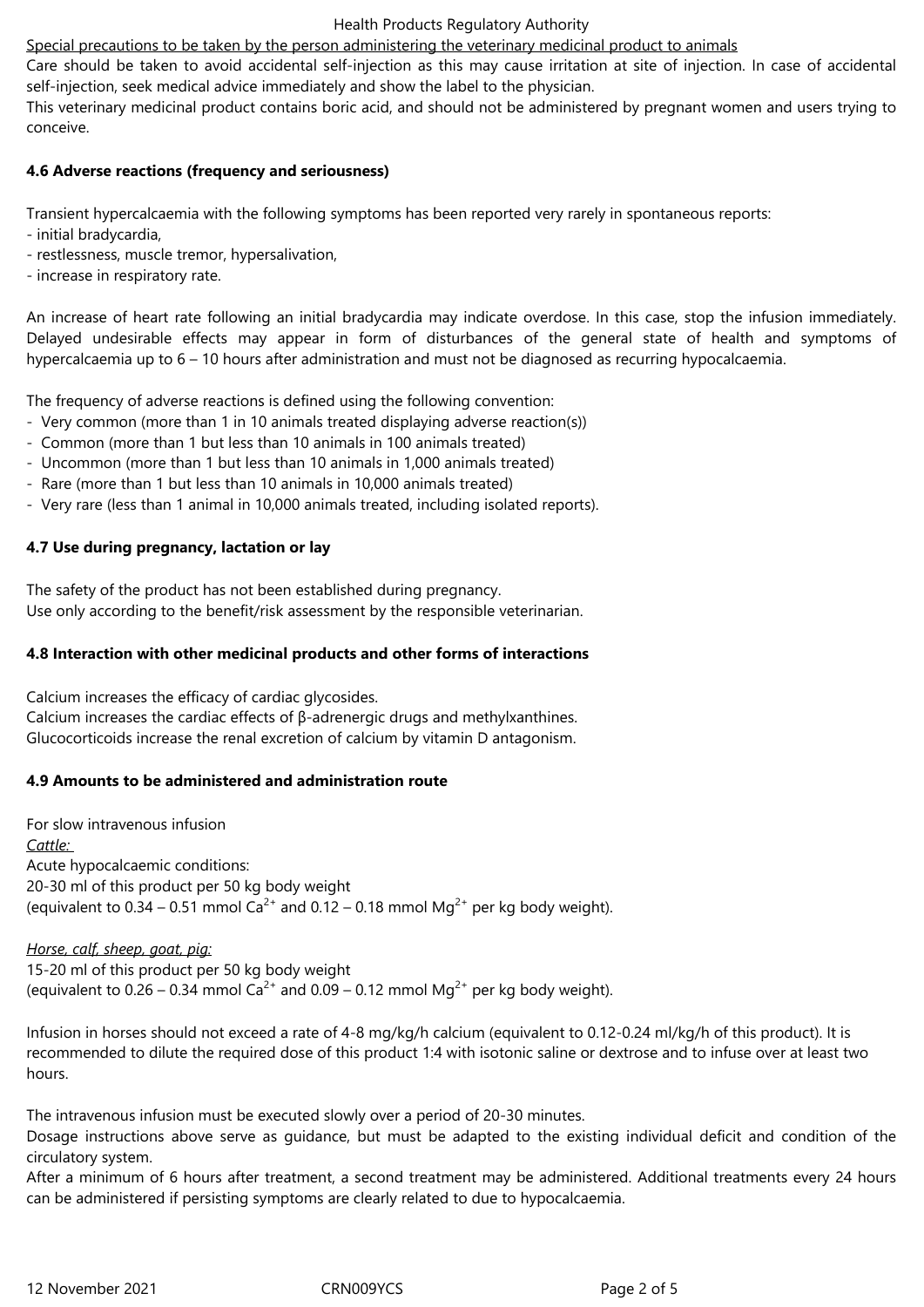#### Health Products Regulatory Authority **4.10 Overdose (symptoms, emergency procedures, antidotes), if necessary**

In case of overdose or if infusion has been carried out too rapidly, hypercalcaemia or hypermagnesemia with cardiotoxic symptoms as initial bradycardia with subsequent tachycardia, disturbances of the cardiac rhythm, and in severe cases ventricular fibrillation may occur. Other symptoms of hypercalcaemia are: motoric weakness, muscle tremor, increased excitability, restlessness, transpiration, polyuria, decrease in blood pressure, depression and coma. Exceeding the maximum infusion rate may result in hypersensitivity reactions due to the release of histamine.

If the symptoms described above are observed, the infusion has to be stopped immediately.

Symptoms of hypercalcaemia may persist for 6-10 hours after infusion. It is important that these symptoms are not incorrectly diagnosed as a recurring hypocalcaemia.

# **4.11 Withdrawal period(s)**

| Cattle, sheep, goats, horses: Meat and offal: Zero days |                           |            |
|---------------------------------------------------------|---------------------------|------------|
|                                                         | Milk:                     | Zero hours |
| Pigs:                                                   | Meat and offal: Zero days |            |

# **5 PHARMACOLOGICAL or IMMUNOLOGICAL PROPERTIES**

Pharmacotherapeutic group: alimentary tract and metabolism, mineral supplements, calcium, combinations with vitamin D and/or other drugs. ATCvet code: QA12AX.

# **5.1 Pharmacodynamic properties**

# Calcium

Calcium is among the most essential cations in the organism. Only free ionized calcium in the blood is biologically active and regulates calcium metabolism. Free calcium participates in many functions in the body, e.g. release of hormones and neurotransmitters, second message cascade in blood coagulation and formation of action potentials in sensitive membranes as well as muscle contraction. Physiological calcium concentration in animals is in the range of 2.3 and 3.4 mmol/L. In case of increased calcium needs, e.g. post partum, hypocalcaemia may develop. The symptoms of an acute hypocalcaemia are characterized by tetany or paresis.

# **Magnesium**

Magnesium is another important cation in the organism. It contributes as a cofactor to numerable enzyme systems and transport processes and is of importance in polarization and conduction in nerves and muscle cells. In the neuromotoric excitation at the motoric end-plate magnesium decreases the liberation of acetylcholin. Magnesium ions may influence the release of transmitters at synapses of the CNS and vegetative ganglions. In the heart magnesium leads to a delayed conduction. Magnesium stimulates the secretion of parathormone and acts therefore regulating on the serum calcium level. The physiological serum levels of magnesium are different in the animal species and vary between 0.75 and 1.1 mmol/l. At magnesium serum concentrations below 0.5 mmol/l symptoms of an acute hypomagnesaemia occur. Especially in ruminants disturbances in magnesium metabolism appear, as in these animal species the absorption is less than in monogastric animals, especially after intake of young, protein-rich grass. As a consequence of hypomagnesaemia an increase of neuromuscular excitation in form of hyperaesthesia, ataxia, muscle tremor, tetany, recumbency, increasing loss in consciousness, and arrhythmia up to cardiac arrest may be observed.

The product contains calcium in an organic compound as calcium gluconate and magnesium in form of magnesium chloride as active substances. By the addition of boric acid, calcium borogluconate is formed, which increases its solubility and tissue tolerability. The main indication for its use is hypocalcaemic conditions. The addition of magnesium antagonises possible cardiac effects of calcium, especially following overdose or rapid infusion, and helps correct hypomagnesaemia, which frequently occurs in combination with hypocalcaemia.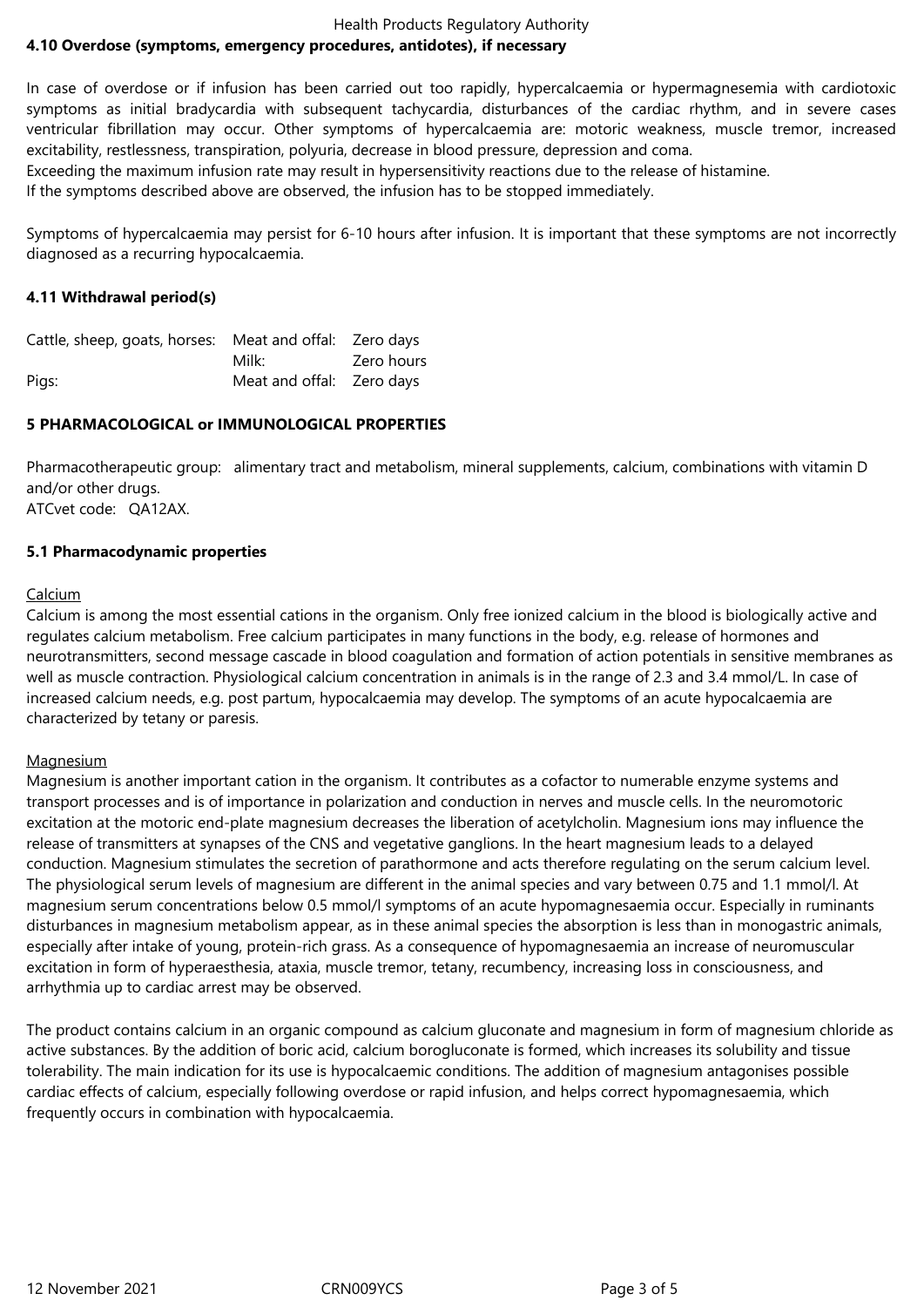#### Health Products Regulatory Authority

# **5.2 Pharmacokinetic particulars**

#### Calcium

More than 90 % of total body calcium is found in bone. Only about 1 % is free to be exchanged with the calcium in serum and interstitial fluid. In the serum,  $35 - 40$  % of calcium is bound to proteins,  $5 - 10$  % is complexed with anions and  $40 - 60$  % is in the ionized form. The blood level is maintained within narrow limits by hormonal regulation involving parathormone, calcitonin, and dihydrocholecalciferol. Calcium is eliminated mainly through the faeces with small amounts eliminated in the urine.

#### **Magnesium**

In adult animals, around 50 % of magnesium is found in bone, 45 % in the intracellular space and 1 % in the extracellular space, of which 30 % is bound to proteins. The amount of magnesium sourced from diet varies between 15 and 26 % in adult cattle. Approximately 80 % is absorbed from the rumen. When grazing on young protein-rich grass pasture, the absorption may decrease to 8 %.

Magnesium is excreted by the kidneys at a rate proportional to the serum concentration and glomerular filtration.

#### **6 PHARMACEUTICAL PARTICULARS**

#### **6.1 List of excipients**

Water for Injections

#### **6.2 Major incompatibilities**

In the absence of compatibility studies, this veterinary medicinal product must not be mixed with other veterinary medicinal products.

#### **6.3 Shelf-life**

Shelf-life of the veterinary medicinal product as packaged for sale: 3 years Shelf-life after first opening the immediate packaging: use immediately

#### **6.4 Special precautions for storage**

Do not refrigerate or freeze.

# **6.5 Nature and composition of immediate packaging**

Graduated, polypropylene bottle for infusion with bromobutyl rubber stopper and aluminium cap. 1 x 500 ml, 12 x 500 ml, packaged in a cardboard box

Not all pack sizes may be marketed.

# **6.6 Special precautions for the disposal of unused veterinary medicinal products or waste materials derived from the use of such products**

Any unused veterinary medicinal product or waste materials derived from such veterinary medicinal product should be disposed of in accordance with local requirements.